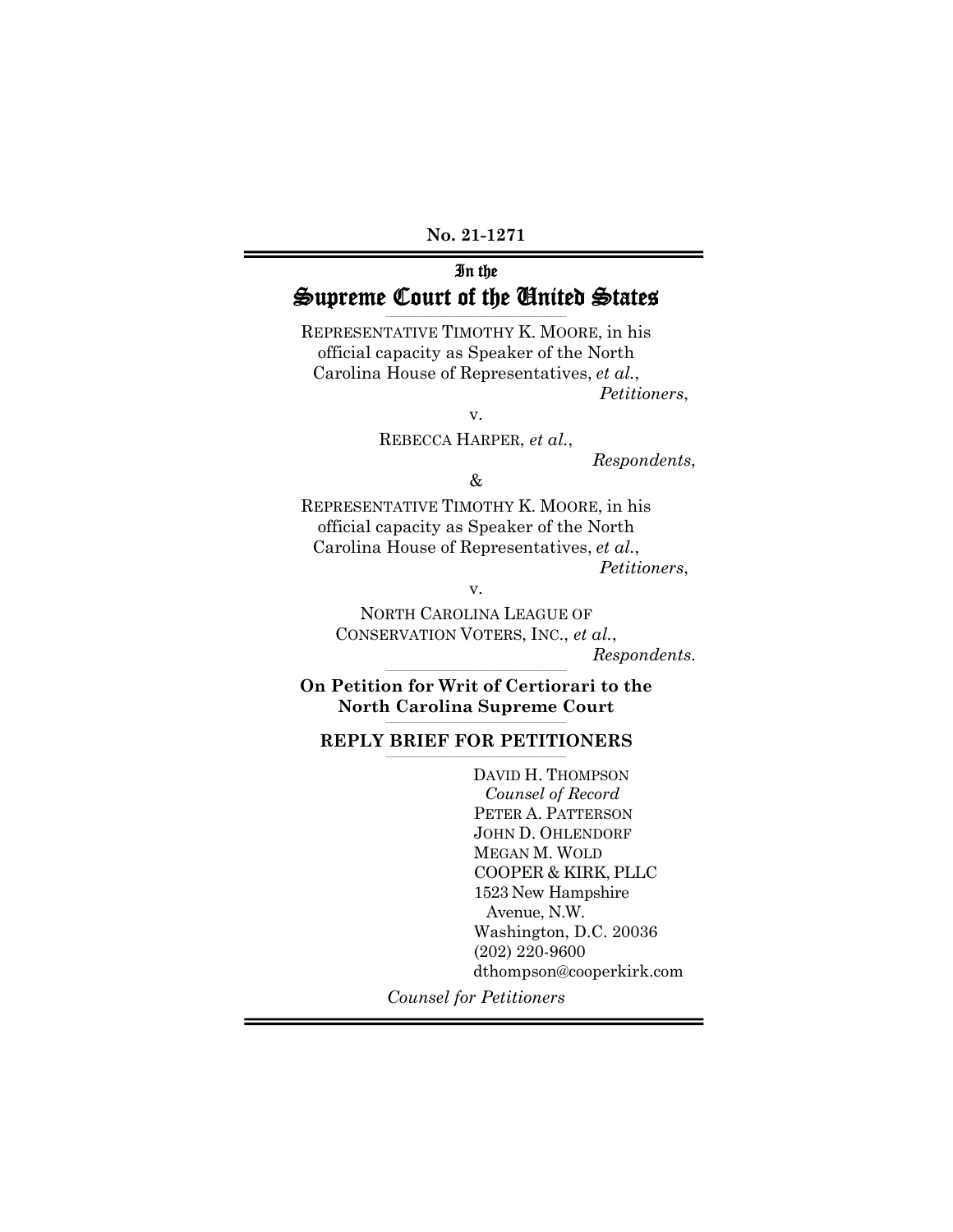# TABLE OF CONTENTS

Page

 $\mathbf{i}$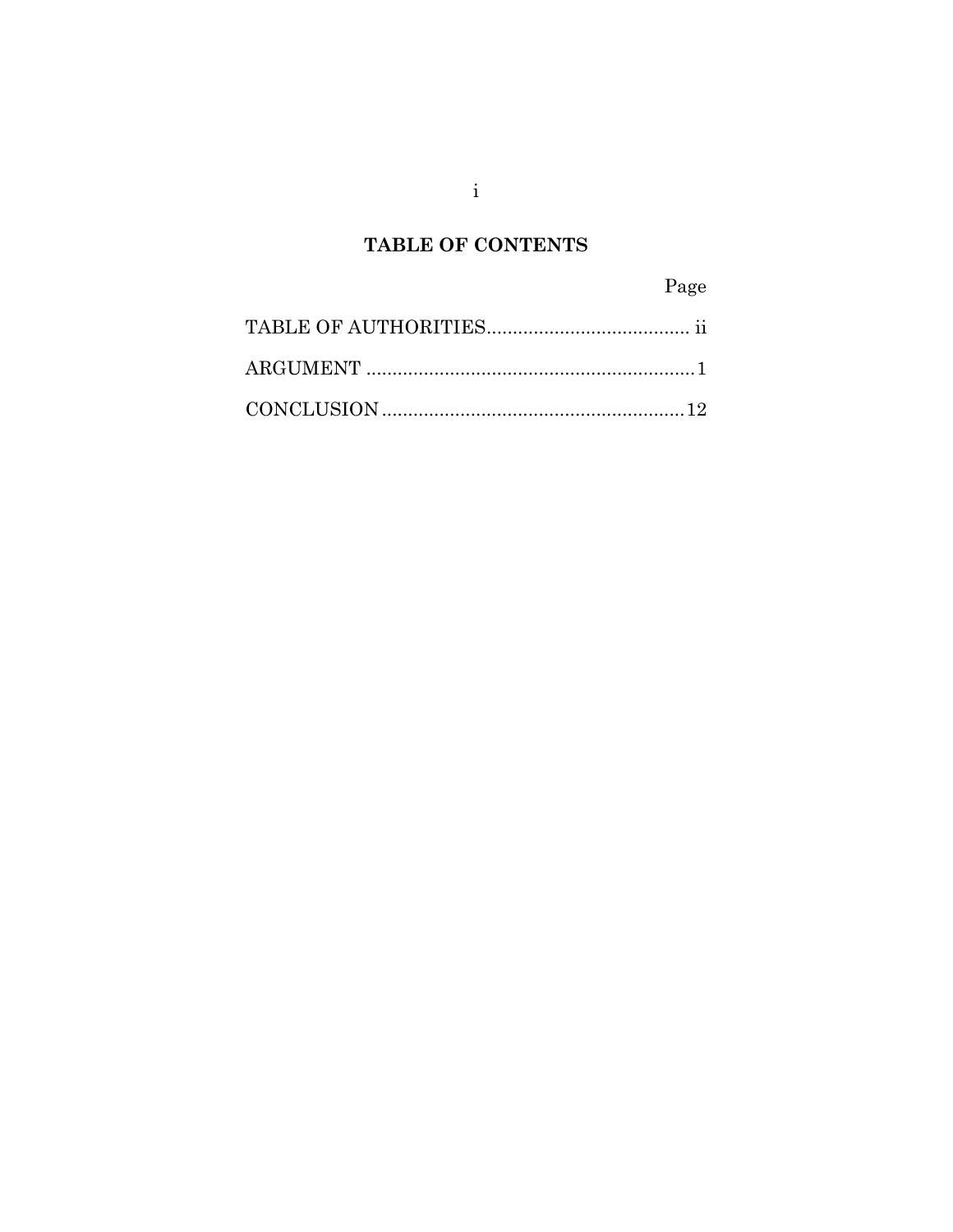# **TABLE OF AUTHORITIES**

| <b>CASES</b>                                                                  |
|-------------------------------------------------------------------------------|
| Arizona State Legislature v. Arizona Independent<br>Redistricting Commission, |
| Carson v. Simon,                                                              |
| Federal Elections Comm'n v. Wisconsin Right to<br>Life, Inc.,                 |
| Gamble v. United States,<br>587 U.S. ---, 139 S. Ct. 1960 (2019)  10          |
| Growe v. Emison,                                                              |
| Lilly v. Virginia,                                                            |
| Marbury v. Madison,                                                           |
| Market St. Ry. Co. v. Railroad Comm'n of State<br>of California,              |
| McCulloch v. Maryland,                                                        |
| Moore v. Harper,                                                              |
| Myers v. United States,                                                       |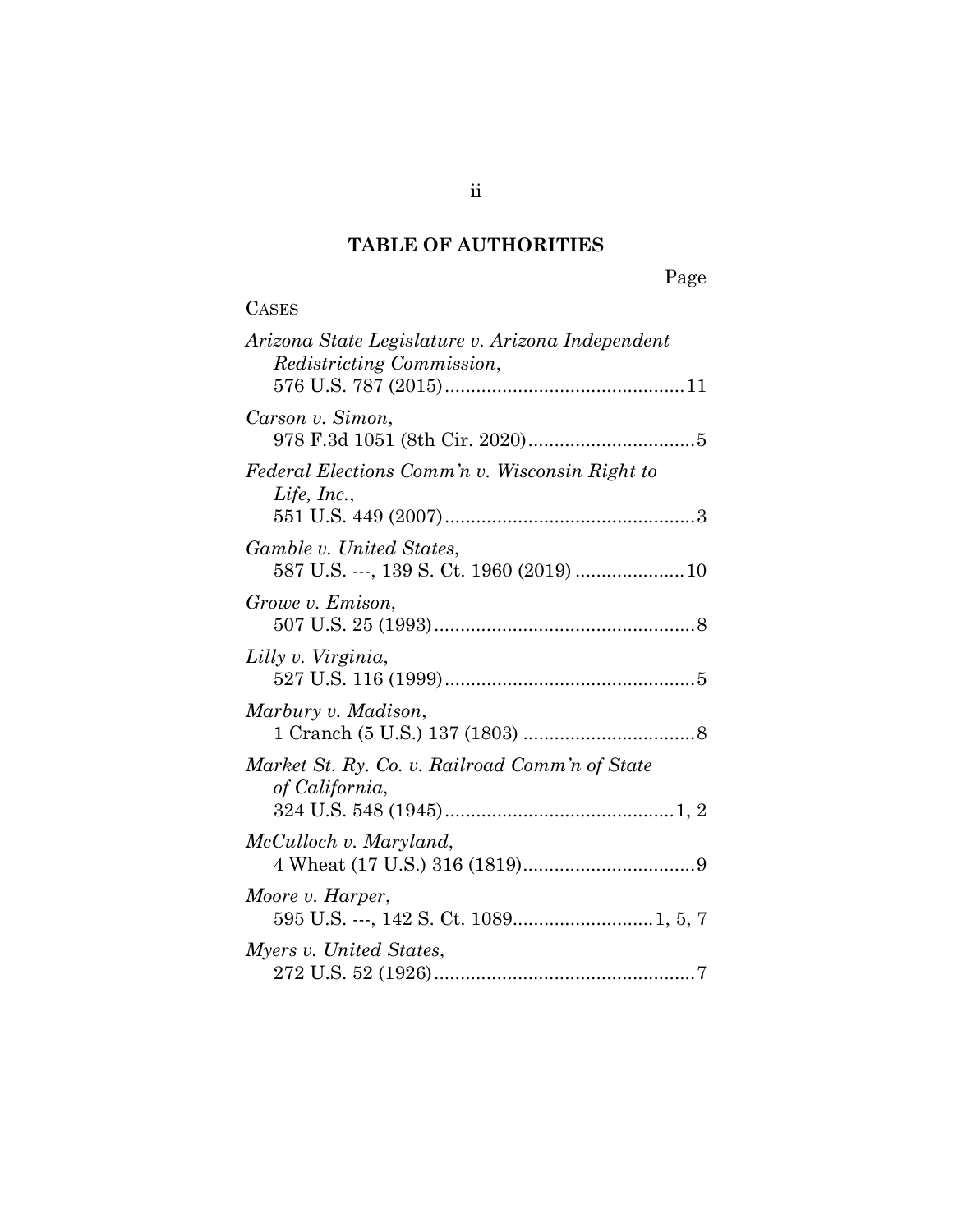| Ohio ex rel. Davis v. Hildebrant,              |
|------------------------------------------------|
| Rucho v. Common Cause,                         |
| Smiley v. Holm,                                |
| State v. Grooms,                               |
| <i>Tafflin v. Levitt,</i>                      |
| U.S. Term Limits, Inc. v. Thornton,            |
| Wesberry v. Sanders,                           |
| CONSTITUTIONAL PROVISIONS, STATUTES, AND RULES |
|                                                |
| N.C. GEN. STAT.                                |
|                                                |
|                                                |
|                                                |
| DEL. CONST. (1792)                             |
|                                                |
|                                                |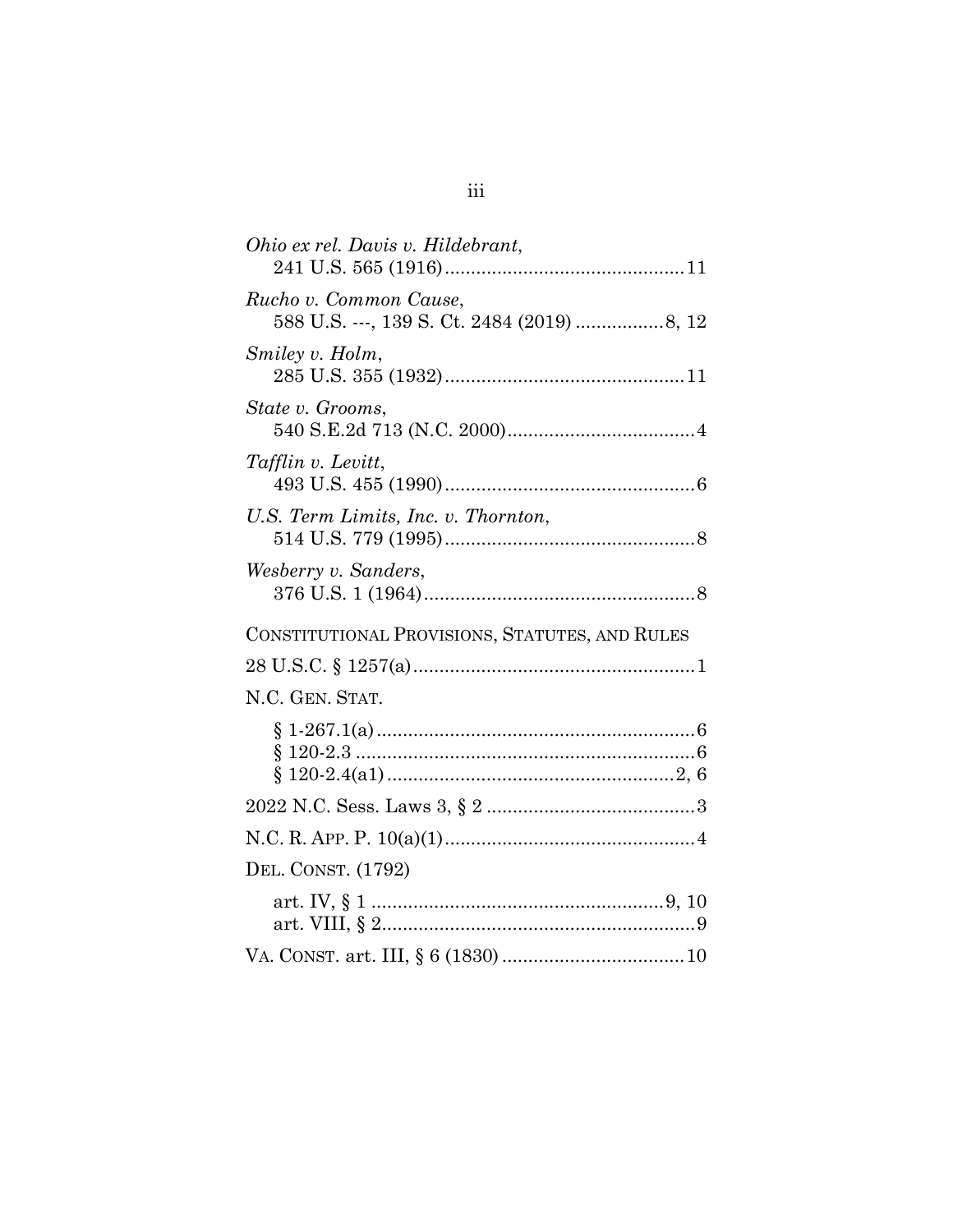# OTHER AUTHORITIES

| Hayward H. Smith, Revisiting the History of the |  |
|-------------------------------------------------|--|
| Independent State Legislature Doctrine, 53      |  |
| ST. MARY'S L.J. $101$ (forthcoming 2022),       |  |
|                                                 |  |
| PROCEEDINGS AND DEBATES OF THE VIRGINIA         |  |

STATE CONVENTION OF 1829-30 (1830) ......... 10, 11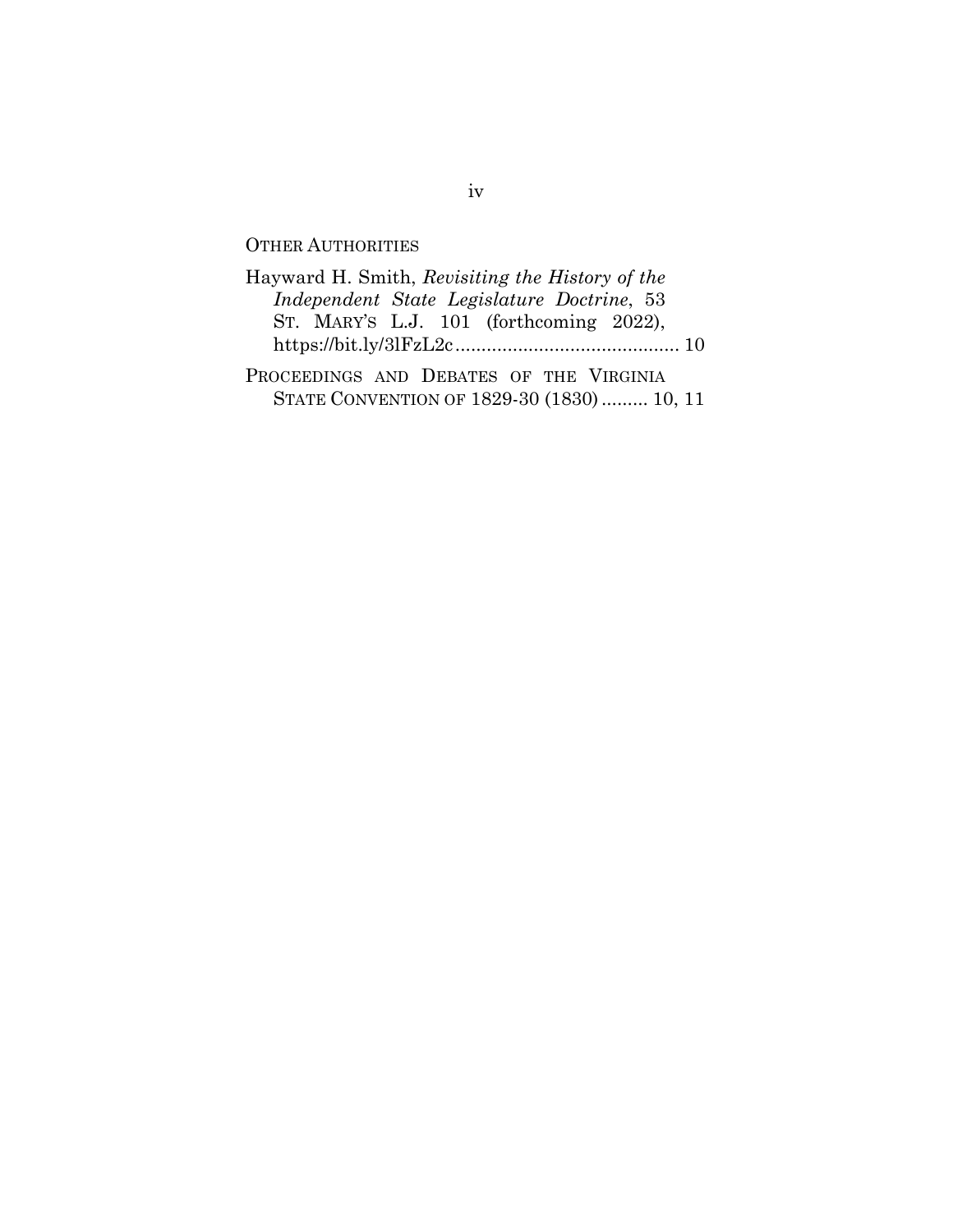#### **ARGUMENT**

At the stay stage in this matter, after reviewing Petitioners' stay application and over 130 pages of opposition briefing from Respondents, four Justices concluded that "[t]his case presents an exceptionally important and recurring question of constitutional law," and that "the Court should grant certiorari in an appropriate case"—such as "this case from North Carolina"—and "carefully consider and decide the issue next Term after full briefing and oral argument." *Moore v. Harper*, 595 U.S. ---, 142 S. Ct. 1089, 1089 (Alito, J., dissenting from the denial of application for stay); *id.* (Kavanaugh, J., concurring in denial of application for stay). Respondents' briefs in opposition do not bring any new, meaningful arguments to the table, so that conclusion still holds.

I. Respondents advance three threshold arguments against granting review. None has any merit.

A. The decisions appealed from are final judgments over which this Court has jurisdiction. 28 U.S.C. § 1257(a).

*Validity of the legislature's original maps*. The North Carolina Supreme Court's order of February 4, 2022, and its accompanying written decision of February 14, 2022, struck down Petitioners' original Congressional map and rendered a final judgment regarding the use of that map. No further decision is possible in the North Carolina courts on this issue. This Court has jurisdiction to determine whether the North Carolina Supreme Court's opinion and order invalidating the legislature's original maps violates the Elections Clause. *See, e.g.*, *Market St. Ry. Co. v. Railroad Comm'n of State of California*, 324 U.S. 548, 551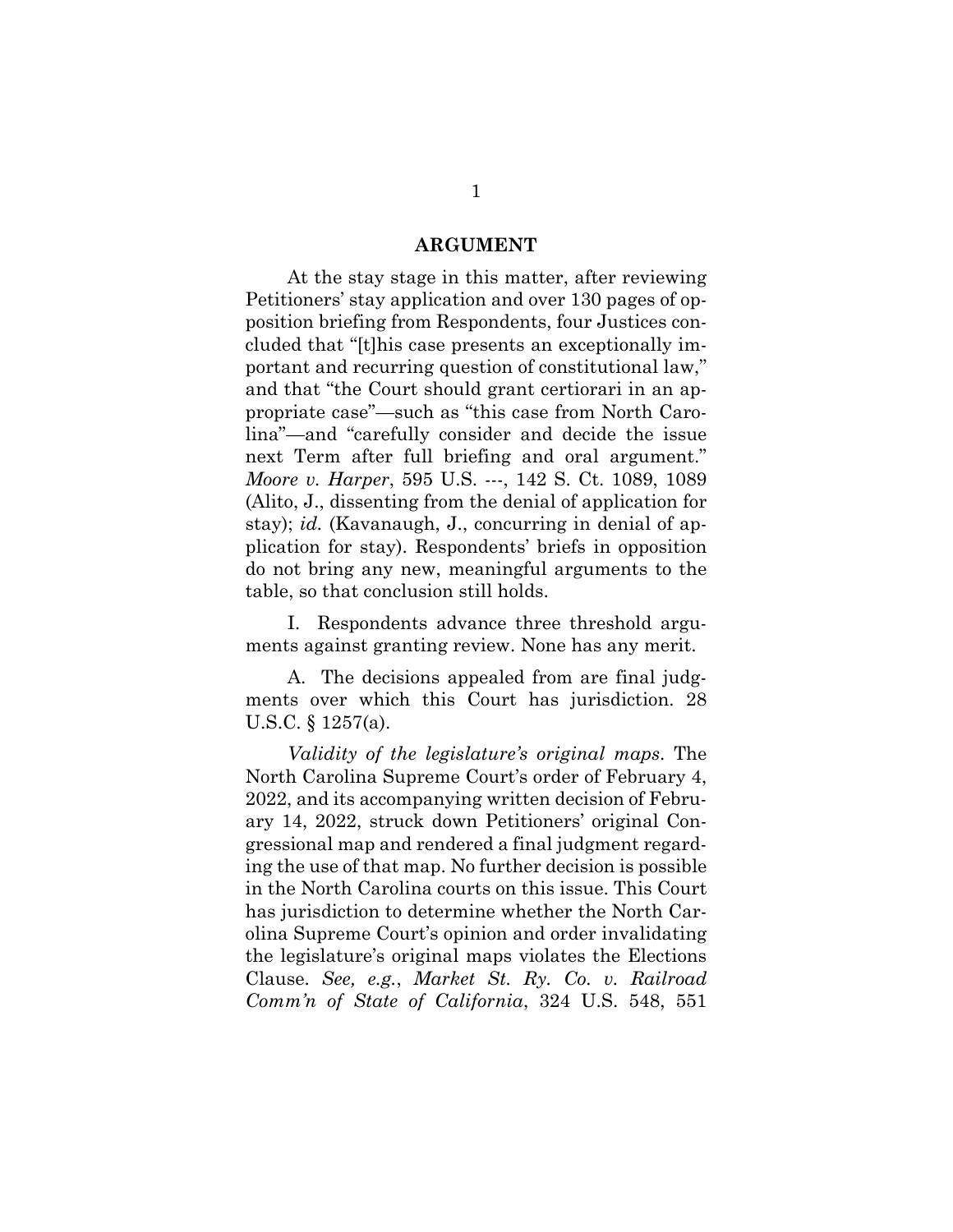(1945). The finality of this decision alone secures this Court's jurisdiction over this case.

*Institution of remedial maps for 2022 election cycle.* The petition involves a second final decision. The North Carolina Supreme Court entered an order on February 23, 2022 denying Petitioners a temporary stay of the remedial maps generated by the special master and ordered by the North Carolina Superior Court. That order is a final judgment of North Carolina's highest court with regard to the maps that will govern the 2022 election; indeed, North Carolina's 2022 primary has already taken place using those remedial maps. This Court therefore has jurisdiction to determine whether the North Carolina courts violated the Elections Clause when they generated and implemented maps of their own making for the 2022 election cycle. *See id*.

Several Respondents cite the ongoing appeal in the North Carolina Supreme Court to suggest the decisions below are not final, but that is incorrect. That appeal cannot change the finality of the North Carolina Supreme Court's orders striking down the legislature's original maps and setting the remedial maps that govern the 2022 election. And that appeal cannot set maps for the 2024 election cycle and beyond (despite NCLCV's incorrect assertion to the contrary, BIO at 17), because by operation of North Carolina law, a court-imposed remedial map is effective "for use in the next general election only." N.C. GEN. STAT. § 120-2.4(a1). The Superior Court's judgment reflects this limitation. *See* Pet.App.293a. Moreover, the Harper Respondents have already filed for their costs in the trial court, calling themselves "the parties to whom judgment was awarded"—an admission that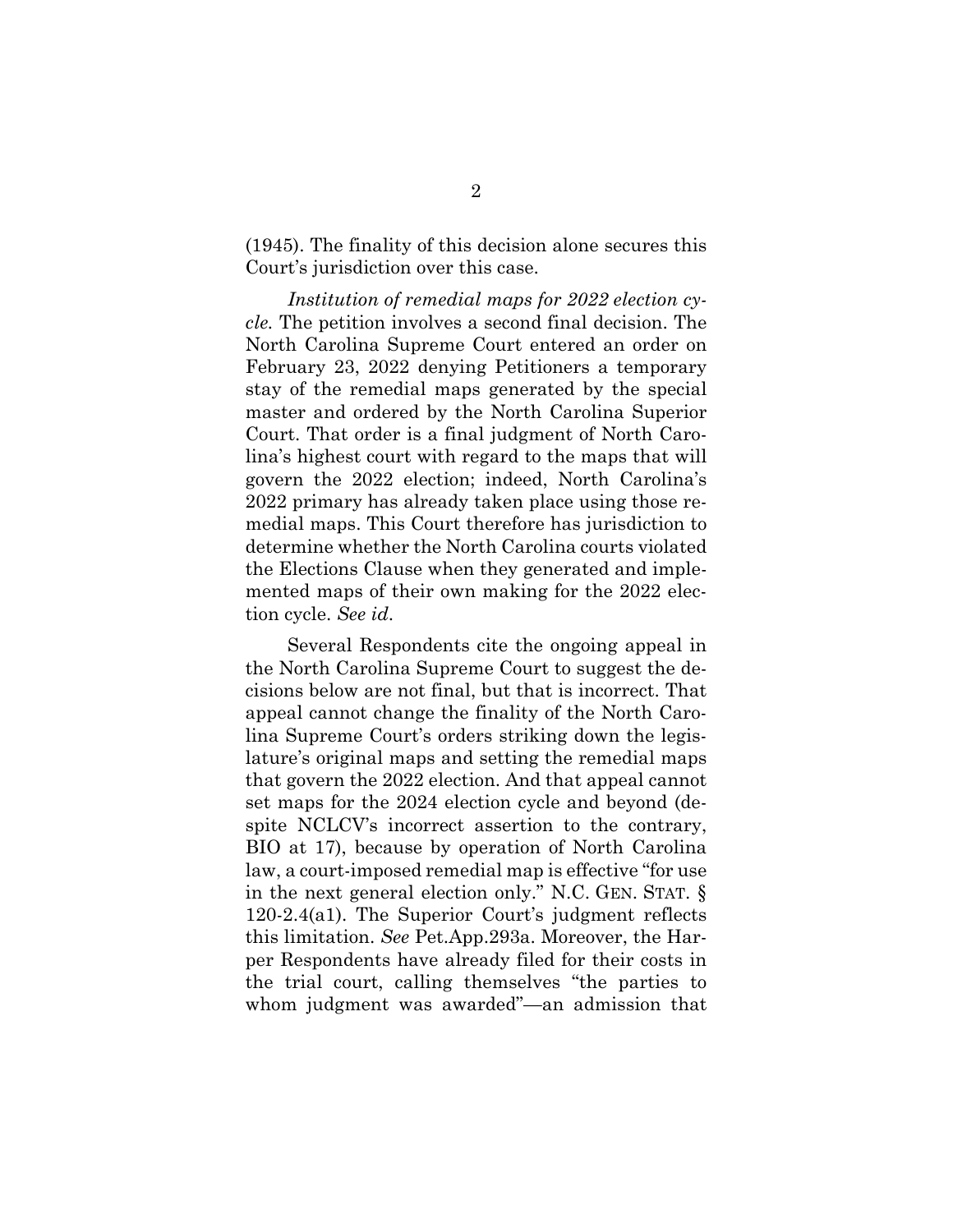the orders below are final. Harper Pls.' Mot. for Costs at 3, Nos. 21 CVS 015426, 21 CVS 500085 (Wake Cnty. Super. Ct. Apr. 29, 2022). In sum, the litigation that leads to this certiorari petition is final in the North Carolina courts.

B. For two reasons, this controversy is not moot. *See* Common Cause BIO at 33. First, under current North Carolina law, if this Court reverses the North Carolina Supreme Court's February 4 order or February 14 opinion, the legislature's original maps will again take effect. By statute, if "the United States Supreme Court or any other federal court reverses or stays the 4 February 2022 order or 14 February 2022 opinion of the Supreme Court of North Carolina … holding unconstitutional" the original maps, then those original maps will be "again effective." 2022 N.C. Sess. Laws 3, § 2.

Second, even if North Carolina law did not secure a live controversy, the issues here are capable of repetition yet evading review. The "challenged action is in its duration too short to be fully litigated prior to cessation or expiration," as the history of this case amply demonstrates. *Federal Elections Comm'n v. Wisconsin Right to Life, Inc.*, 551 U.S. 449, 462 (2007) (internal citation omitted). This Court could not have heard full merits briefing before the court-imposed maps became *de facto* operational for the 2022 election. There is also "a reasonable expectation that the same complaining party will be subject to the same action again," *id*., because North Carolina has a history of redistricting disputes and the need to set maps for 2024 and beyond means that another such dispute is just around the corner. Yet waiting for that dispute to reach this Court would do nothing but waste time.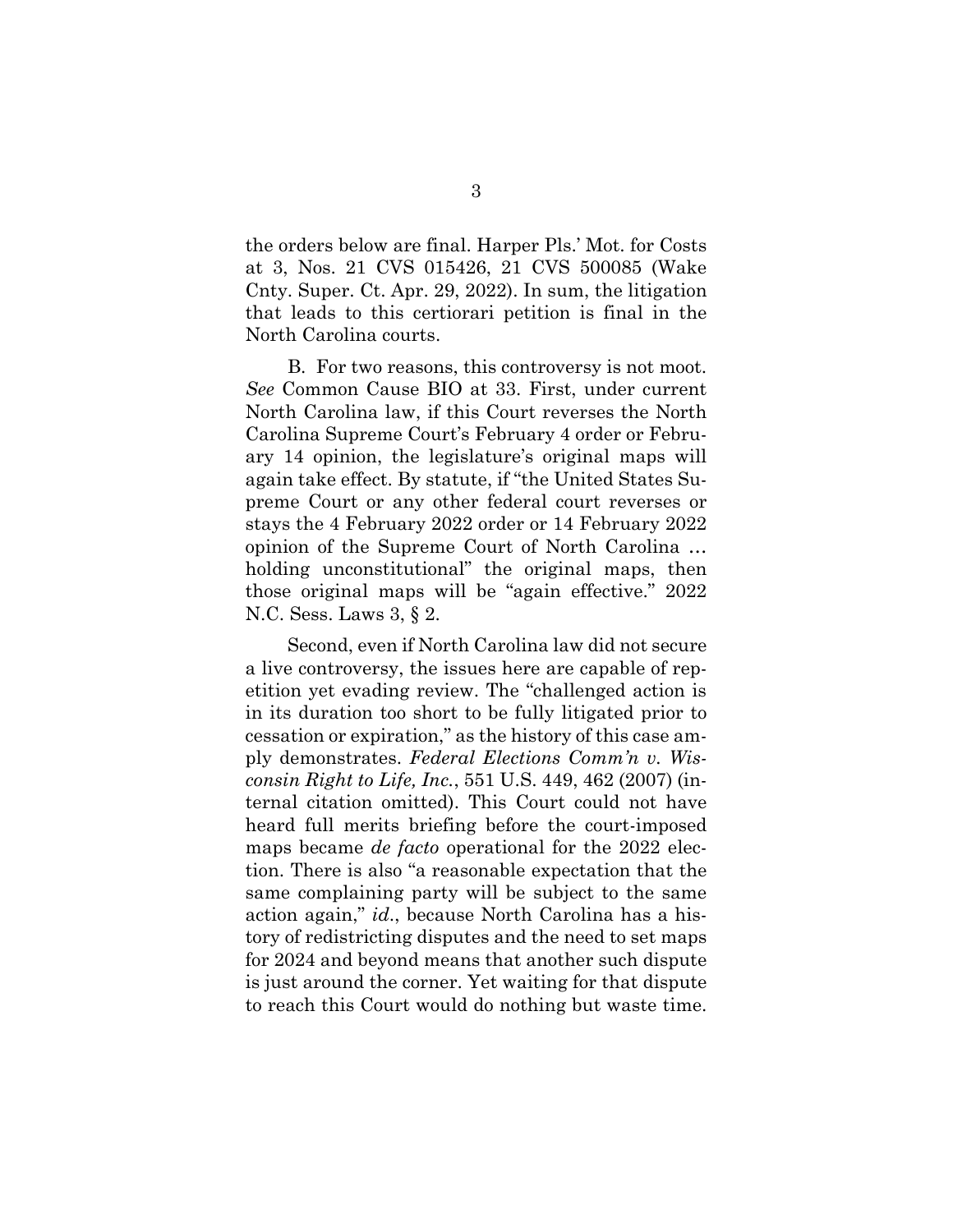The Elections Clause issues will be the same, but likely in an emergency posture again, without time for this Court's merits review.

C. Nor, finally, can Respondents avoid the merits based on Petitioners' supposed forfeiture of the Elections Clause issue. The state procedural rule Respondents cite, N.C. R. APP. P.  $10(a)(1)$ , provides that "[i]n order to preserve an issue for appellate review, a party must have presented to the trial court a timely request, objection, or motion, stating the specific grounds for the ruling the party desired." But as Respondents are ultimately forced to concede, *e.g.*, State BIO 34, Petitioners *did* "present[ ]" their Elections Clause arguments, over and over again: twice in the trial court, Pet.App.229a, 325a-27a, and three times in the supreme court, *id.* at 321a-23a, 313a-15a, 317a-19a. Respondents cite no authority establishing that Petitioners somehow had to present their claim yet again "at trial," Common Cause BIO 34—*after* the state supreme court had just implicitly *rejected* the claim by enjoining the General Assembly's map in the teeth of the Elections Clause claim. The one case cited by Common Cause, *State v. Grooms*, is unavailing, since it is based on a criminal-trial evidentiary rule that is inapplicable here. 540 S.E.2d 713, 723 (N.C. 2000).

The final blow to Respondents' forfeiture argument is that the North Carolina Supreme Court *addressed the Elections Clause claim on the merits*. Yes, the court stated that the claim "was not presented at the trial court," but it went on to *reject the claim on the merits*, based on a substantive, two-paragraphlong discussion making many of the same arguments pressed by Respondents before this Court. *See*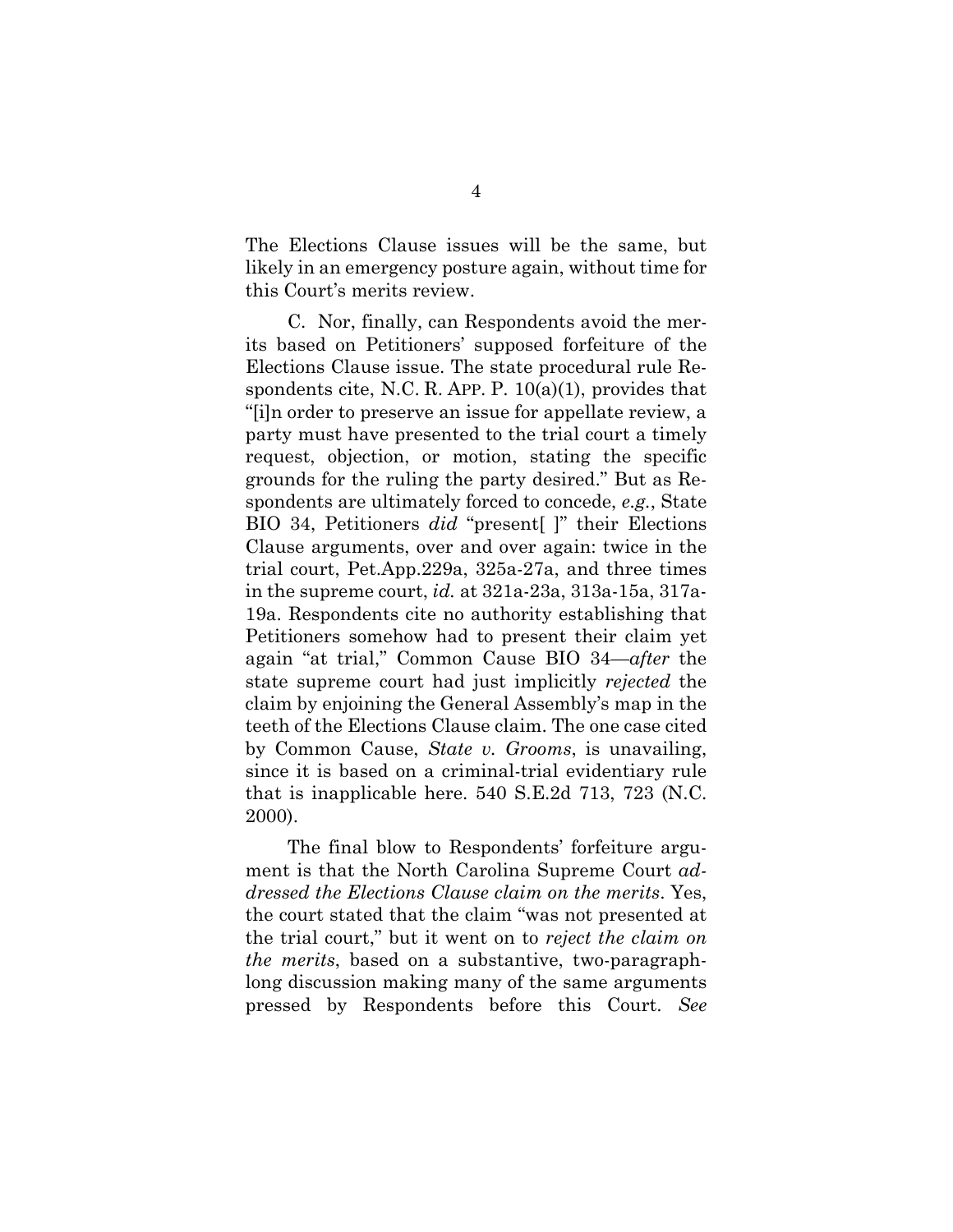Pet.App.121a-22a. If the argument had been forfeited as a matter of North Carolina procedure, presumably the supreme court would have said so. *See Lilly v. Virginia*, 527 U.S. 116, 123 (1999).

II. "This case presents an exceptionally important and recurring question of constitutional law," *Moore*, 142 S. Ct. at 1089 (Alito, J., dissenting from the denial of application for stay), and Respondents fail to show that the Court should deny review anyway.

A. As shown in our Petition (at 17-23), there is an enduring division of authority over the question presented. Respondents try unsuccessfully to distinguish the decisions on Petitioners' side of the split seriatim. They assert that *Carson v. Simon*, 978 F.3d 1051 (8th Cir. 2020), is distinguishable because it involved the state legislature's authority under "the Electors Clause," Common Cause BIO 12, rather than the Elections Clause; but Respondents provide no reason why the Electors and Elections Clauses—which are identically worded in all relevant respects should be interpreted differently. Respondents' attacks on the state-supreme-court decisions on our side of the split fare no better. Their principal response to these decisions is that they are too old, *see* Harper BIO 29; NCLCV BIO 23, but it is unclear why the length of time these precedents have endured should count *against* them.

B. Respondents next claim that "this case is a poor vehicle to consider the question presented because North Carolina statutes enacted by the General Assembly itself authorize state court review of redistricting legislation." Harper BIO 2. But even if a state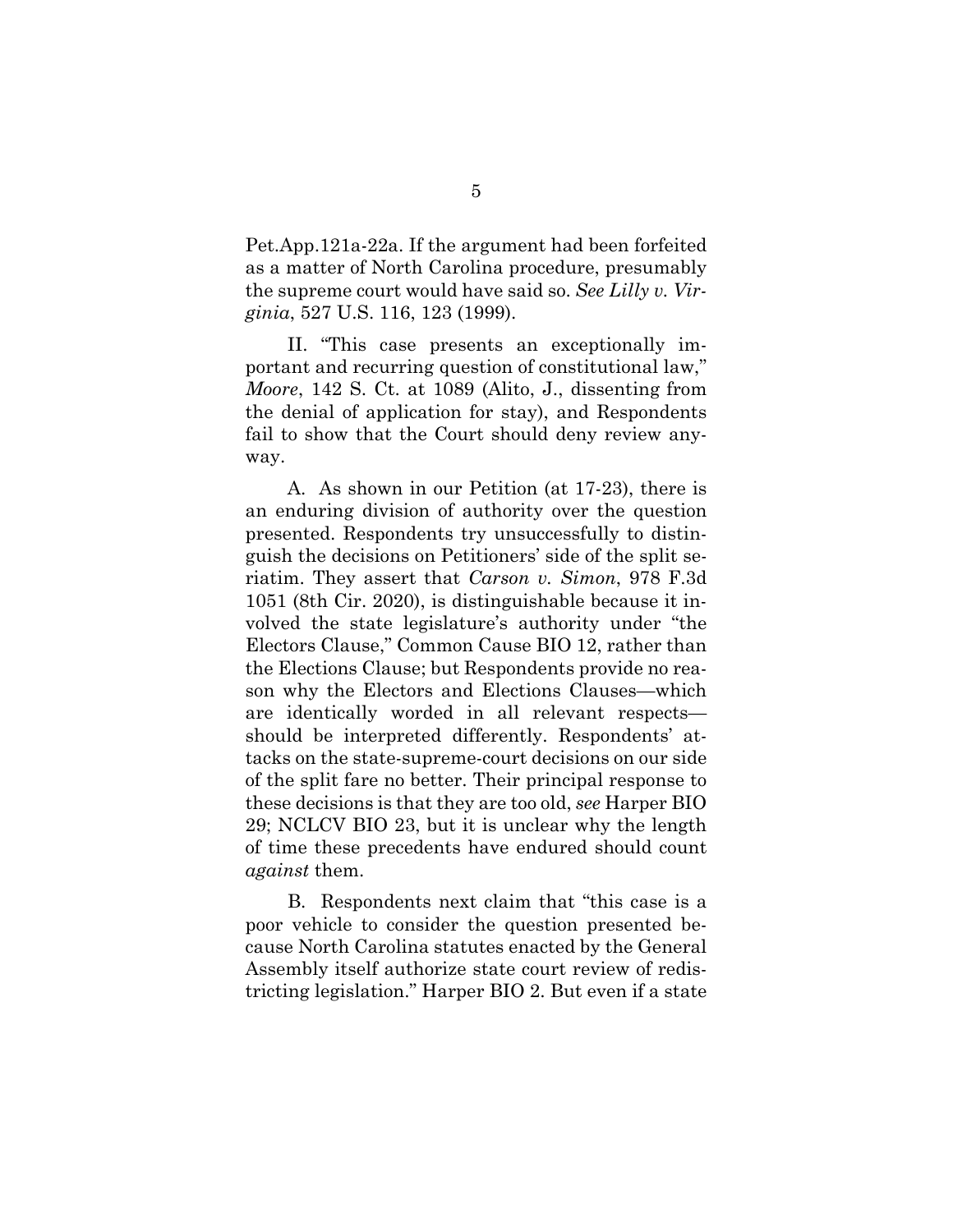legislature *could* willingly delegate away the substantive power conferred upon it by the Elections Clause a momentous constitutional question which this Court should avoid if possible—it plainly has not done so here.

Respondents point to two different North Carolina statutes in support of their delegation argument: a venue statute establishing which court may hear "[a]ny action challenging the validity of any act of the General Assembly that apportions or redistricts State legislative or congressional districts," N.C. GEN. STAT. § 1-267.1(a), and a statute providing that any "order or judgment declaring unconstitutional" such an act must be based on specific factual findings and legal conclusions and may "impose an interim districting plan … only to the extent necessary to remedy any defects identified by the court," *id.* §§ 120-2.3, 120- 2.4(a1). Nothing in these statutes purports to delegate the legislature's substantive power under the Elections Clause. To the contrary, these statutes plainly do no more than govern the *procedure* that applies in whatever districting challenges may be authorized by other, substantive provisions of law.

Moreover, while Respondents assume that these Acts were meant to apply to—and thus implicitly authorize—lawsuits challenging congressional districts on *state constitutional* grounds, such as the one below, that is far from clear. State courts are open to hear *federal* constitutional challenges to congressional districts, *see generally Tafflin v. Levitt*, 493 U.S. 455, 458–59 (1990), and Petitioners have never disputed that such challenges may be brought consistent with the Elections Clause. These procedural statutes are best read as merely laying out the procedures that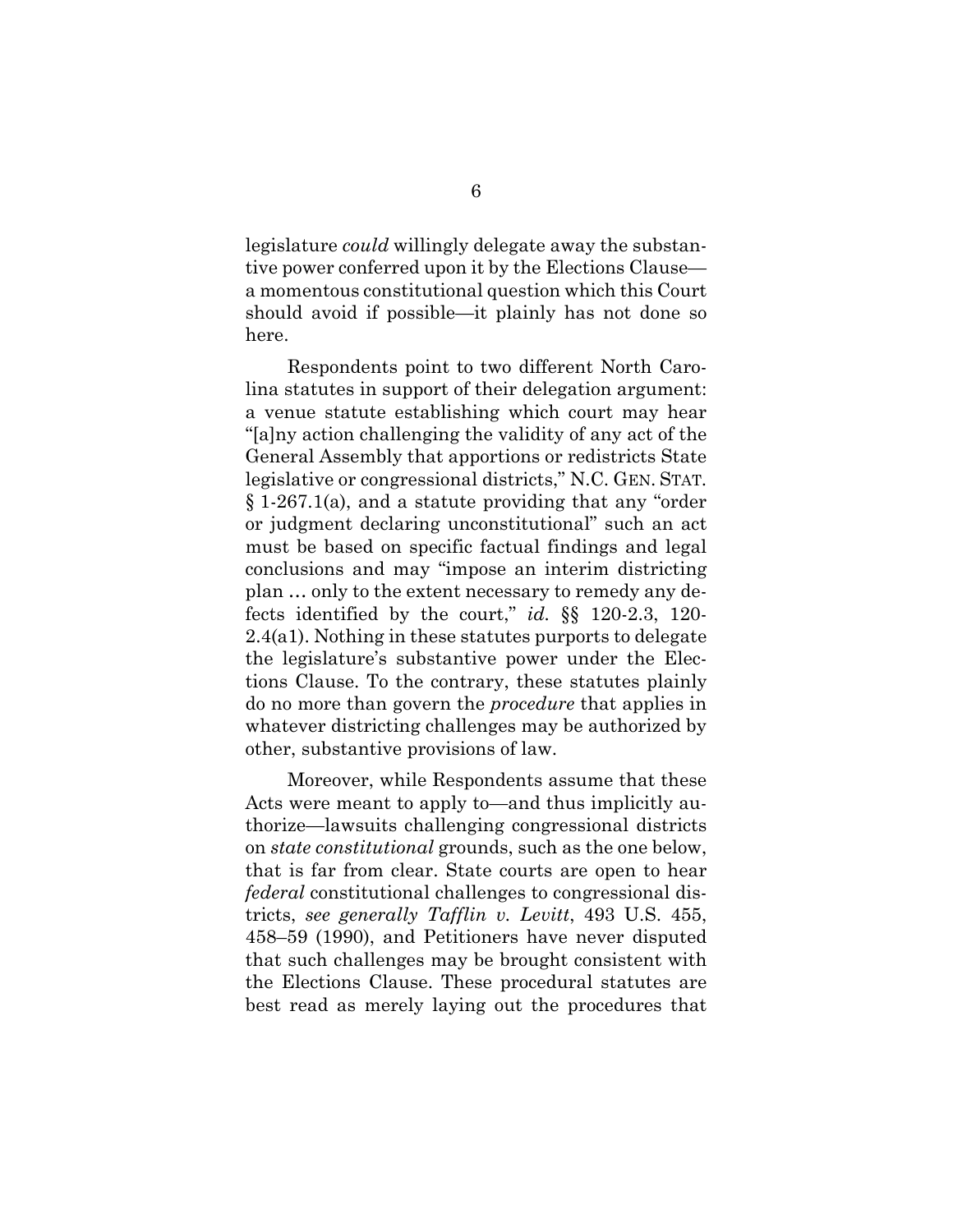govern such a federal constitutional challenge brought in state court. NCLCV (at 26) assails this interpretation as "absurd[ly]" reading the word "unconstitutional" to have two different meanings, but that is not so—it merely reads the word to mean "unconstitutional" under *whichever constitution is applicable*.

III. Respondents also fail to defend the decisions below on the merits.

A.1. "[I]f the language of the Elections Clause is taken seriously, there must be *some* limit on the authority of state courts to countermand actions taken by state legislatures when they are prescribing rules for the conduct of federal elections." *Moore*, 142 S. Ct. at 1091 (Alito, J., dissenting from the denial of application for stay). Respondents resist that conclusion, arguing that the Elections Clause's delegation of authority must not be exclusive because the Clause does not include "a word like 'sole,' " Common Cause BIO 25, in contrast to "other constitutional provisions that grant unreviewable power," such the Impeachments Clauses in Article I, Sections 2 and 3, Harper BIO 19. But the Constitution does not invariably use the word "sole," or similar language, when granting exclusive power: no such language appears in the Article I, II, and III Vesting Clauses, for example, yet those grants have long been understood to be exclusive. *See, e.g.*, *Myers v. United States*, 272 U.S. 52, 116 (1926).

2. The acts of the courts below amount to a particularly blatant violation of the Elections Clause because they seized the power to override the General Assembly's election regulations not under specific and definite state-constitutional limits, such as contiguousness and compactness requirements, but rather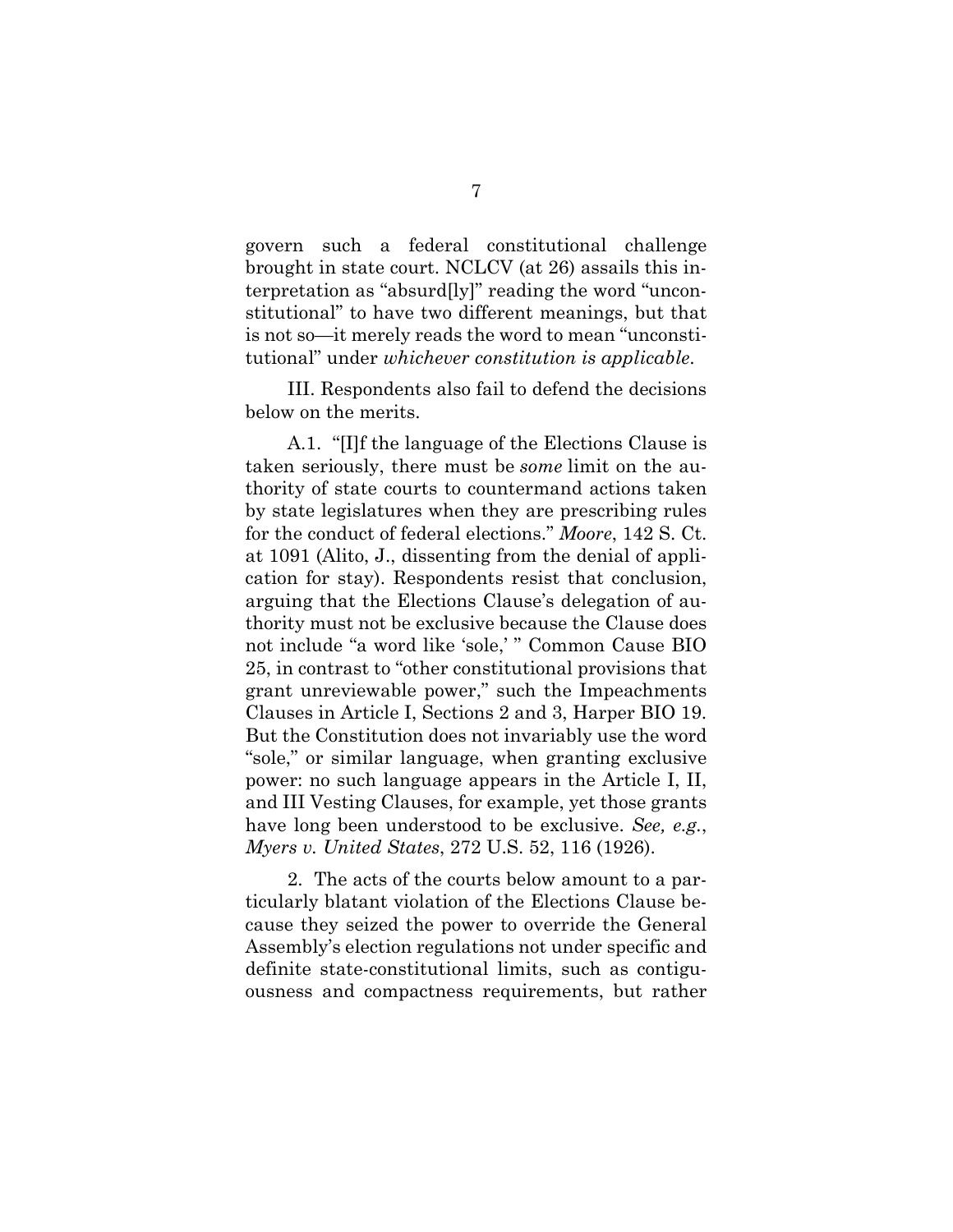under vague and abstract language requiring "free" or "fair" elections. Respondents claim that this distinction is "entirely made up," Harper BIO 20, but it flows directly from the nature of the "judicial power" which must be exercised in a way that is "principled, rational, and based on reasoned distinctions found in the Constitution or laws." *Rucho v. Common Cause*, 588 U.S. ---, 139 S. Ct. 2484, 2507 (2019) (cleaned up).

3. Respondents next attempt to defend the courts below through an extended analogy to federal judicial review: "Just as the federal Constitution" is the 'paramount law' of the federal union, *Marbury* [*v. Madison*, 1 Cranch (5 U.S.) 137, 178 (1803)], state constitutions" are "the fundamental law of the land of each state." Common Cause BIO 17-18 (cleaned up). The key problem with this argument is that while each State's constitution obviously limits the exercise of power that *it*  grants—just as the *federal* Constitution limits the power that *it* grants—the power to regulate congressional elections is *granted to States by the federal constitution, not any state constitution*. *U.S. Term Limits, Inc. v. Thornton*, 514 U.S. 779, 805 (1995). Thus, *only the federal constitution can limit* the exercise of that federal power, and all of Respondents' analogies fall apart.

Yes, a State's regulation of the time, place, and manner of elections is restricted *by the limits imposed by the federal Constitution itself*—just like any other power conferred by the Constitution.1 But it does not

<sup>1</sup> This Court's cases concerning congressional districting challenges under the Fourteenth Amendment, *see Wesberry v. Sanders*, 376 U.S. 1, 6–7 (1964); *Growe v. Emison*, 507 U.S. 25, 27, 32 (1993), are thus utterly irrelevant.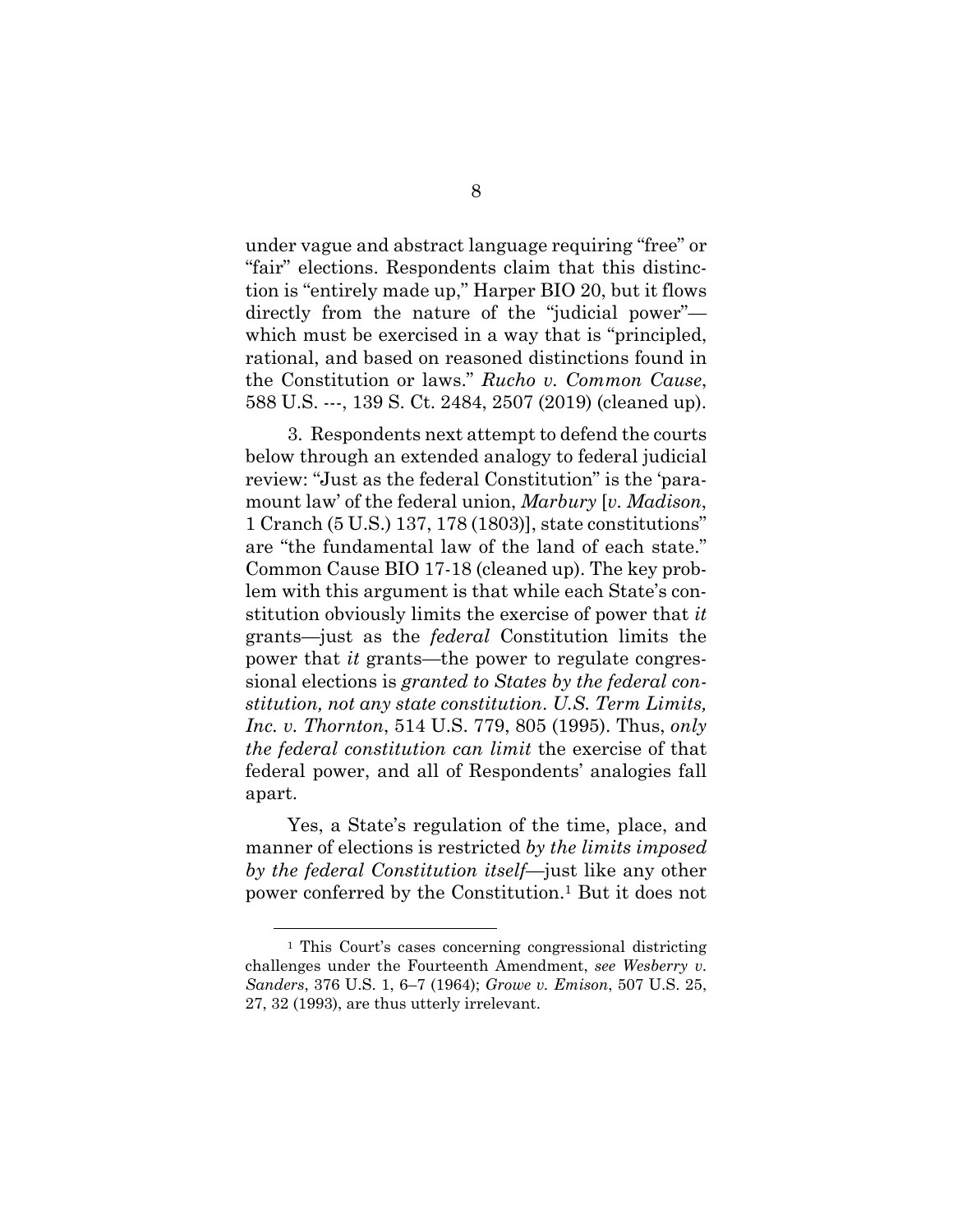follow that *States* have the authority, through the adoption of their own constitutions, to trump the federal Constitution's delegation of authority to *each states' legislature* rather than their courts. The governing principle on this point does not come from *Marbury*, it comes from *McCulloch*. *See McCulloch v. Maryland*, 4 Wheat (17 U.S.) 316, 426 (1819). Common Cause (at 26) calls this key structural principle "a big 'so what,' " but Chief Justice Marshall obviously did not view the federalist structure established by the Constitution's "most interesting and vital parts" so cavalierly, *McCulloch*, 4 Wheat at 400, and neither should this Court.

B. Turning from text to history, Respondents claim that "several state constitutions in the eighteenth century specifically imposed substantive restrictions on elections, including federal congressional elections." Harper BIO 17-18. Five of the seven constitutions they cite—those of Georgia, Pennsylvania, Kentucky, Tennessee, and Ohio—do not even conceivably support them, since they merely provided that "all elections shall be by ballot"—a general rule that in context is best read as applying to all *state* elections (for the state offices that those constitutions themselves establish) rather than *federal* elections.

 Delaware's constitution provided that "[t]he representative, and when there shall be more than one the representatives, of the people of this State in Congress, shall be voted for at the same places where representatives in the State legislature are voted for, and in the same manner." DEL. CONST. art. VIII, § 2 (1792). But the only regulation of the place or manner for state elections *actually prescribed* by the constitution was the rule that "[a]ll elections of governor,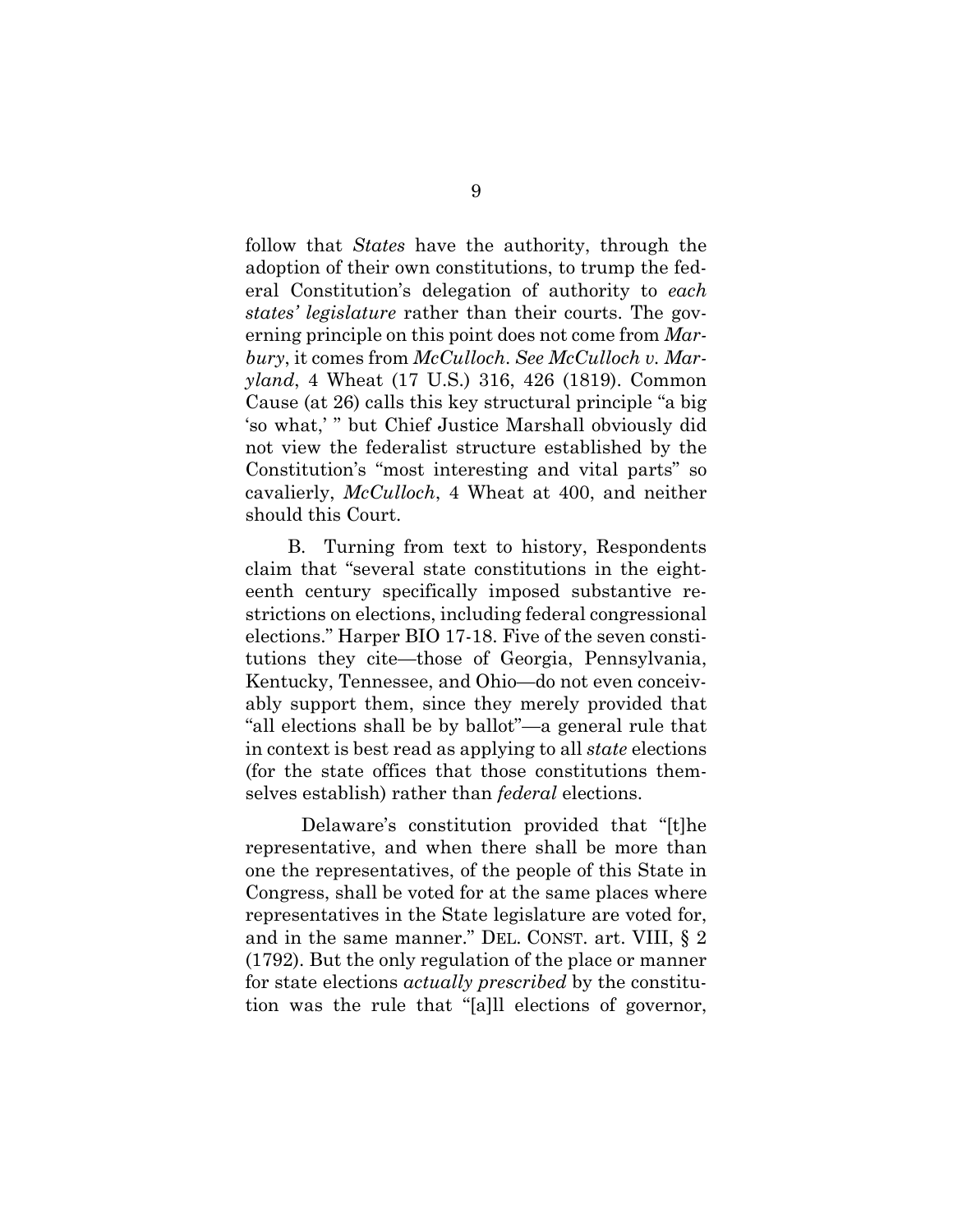senators, and representatives shall be by ballot." *Id.*  art. IV, § 1. This minor constraint on legislative power is not in the same galaxy as the authority claimed by the courts below.

Finally, Respondents rely on the provision included in Virginia's 1830 Constitution incorporating the notorious federal "three-fifths" rule in apportioning Virginia's congressional seats. VA. CONST. art. III, § 6 (1830). As an initial matter, this provision was not adopted until more than four decades after the Elections Clause—too late to undermine the meaning that is evident from the Clause's text and contemporary evidence. *See Gamble v. United States*, 587 U.S. ---, 139 S. Ct. 1960 (2019). Moreover, the only recorded discussion of the constitutionality of this provision during the 1830 Virginia convention was one delegate's *objection* that it was "improper" to regulate by the State constitution, any of the powers or duties devolved on the Legislature by the Constitution of the United States."2 And while that argument ultimately did not prevail, the article cited by Respondents itself explains that the delegates were "less concerned with this constitutional question than with the underlying question of whether slaves would be accounted for in representation."3 Indeed, the primary *defense* of the clause came from a fiery speech declaring that incorporating the three-fifth's rule into the state constitution would cement Virginia as "a bullwork of the great

<sup>2</sup> PROCEEDINGS AND DEBATES OF THE VIRGINIA STATE CON-VENTION OF 1829-30 857 (1830).

<sup>3</sup> Hayward H. Smith, *Revisiting the History of the Independent State Legislature Doctrine*, 53 ST. MARY'S L.J. 101, 142 n.174 (forthcoming 2022), https://bit.ly/3lFzL2c.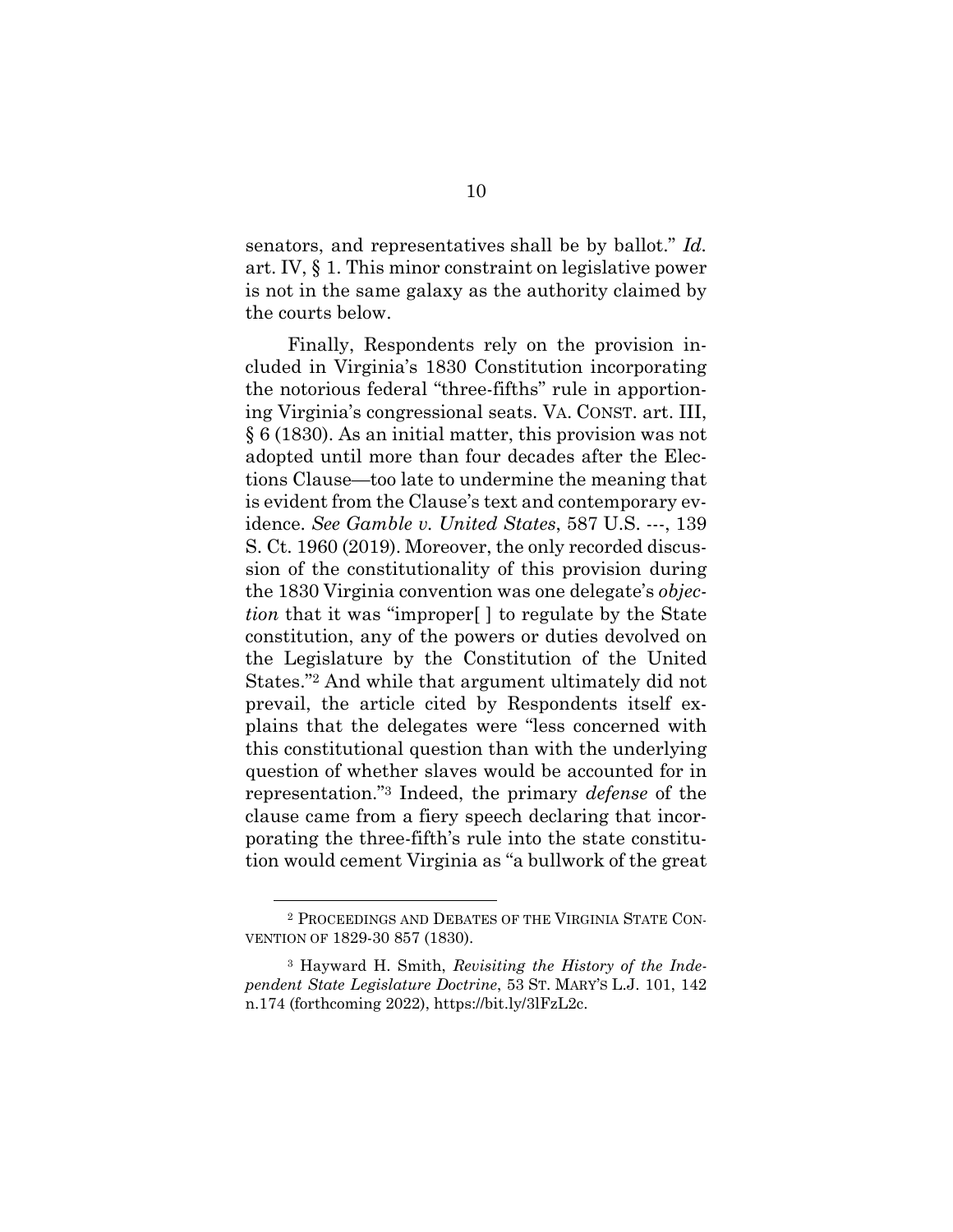Southern interest" against "the fanatical [abolitionist] spirit on this subject of negro slavery."4

C. This Court's precedent clinches the unconstitutionality of the courts' actions below, and Respondents' claims to the contrary are all unavailing.

1. In *Ohio ex rel. Davis v. Hildebrant*, 241 U.S. 565 (1916), this Court upheld a referendum establishing congressional districts. In *Smiley v. Holm*, 285 U.S. 355 (1932), the Court held that a state legislature's districting legislation could be subject to the gubernatorial veto. And in *Arizona State Legislature v. Arizona Independent Redistricting Commission*, 576 U.S. 787 (2015) ("*AIRC*"), the Court further held that lawmaking by initiative also could be encompassed within a State's legislative process. All three decisions were based on the conclusion that these respective law-making processes were consistent with the Elections Clause's delegation of power to the state "Legislature" because that delegation implicitly referred to whatever "method which the state has prescribed for legislative enactments." *Smiley*, 285 U.S. at 367. It necessarily follows that if a state entity interferes with the legislature's election regulations *outside* of the State's prescribed legislative method, it violates the Elections Clause. Respondents insist that judicial review *is* simply another "check in the legislative process," no different from "a governor's veto," Common Cause BIO 28, but our whole understanding of the separation of powers, and the permissible judicial role, is premised on the opposite view.

<sup>4</sup> PROCEEDINGS, *supra*, at 858.